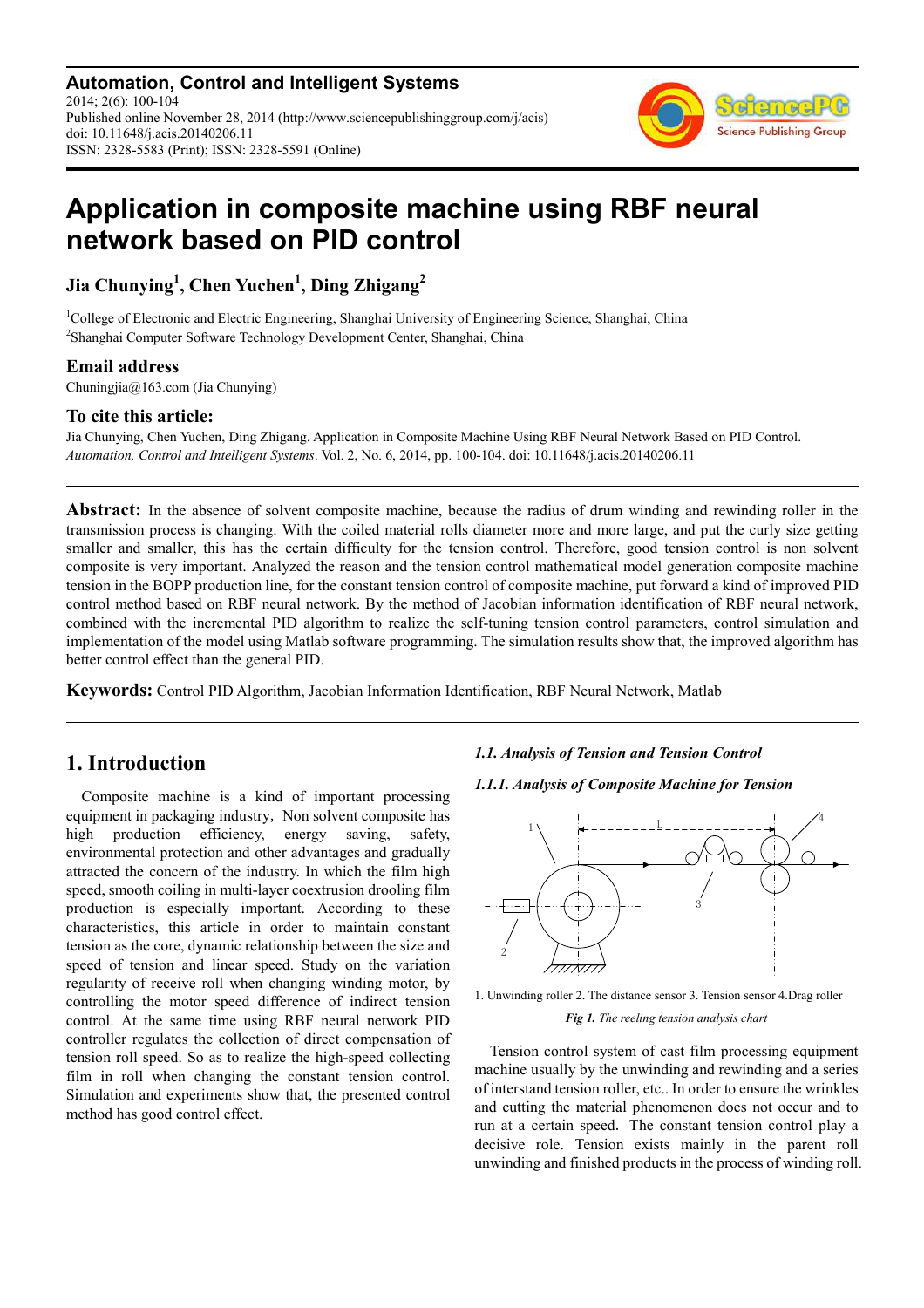Tension arises mainly from between the film Friction and the reel and the effect of driving force. This paper focuses on the analysis of composite machine control tension, as shown in Figure 1 for the winding tension process analysis.

#### *1.2. Dynamic Relationship between Tension and Linear Velocity*

Design the raw materials from the unwinding roll out time is  $t_1$ , Line speed is  $v_1$ . The arrival of materials drag roll moments is  $t_2$ , Line speed is  $\nu$ , Elastic modulus of the film is E, the cross-sectional area is A, the hin film from the traction roll to the winding roller length is L, the tension is F. In the period time of  $t_2-t_1$ , elongation of the films is dL =  $\int_{t_1}^{t_2} (\nu - \nu_1) dt$ . According to Hooke's law, film tension can be expressed is:

$$
F = EA_{L} \frac{dL}{L} = \frac{EA}{L} \int_{t_1}^{t_2} (\nu - \nu_1) dt
$$
 (1)

By formula (1) shows, we must control the line speed  $v - v_1$  size to control the film tension of F, Visible tension control system is actually a linear velocity tracking system. Through the control of traction between the roller and the unwinding roller speed differential winding tension to indirect control of film.

#### *1.3. The Tension Control of Composite Machine*

Tension control system of composite machine is a time-varying, multi input, multi output, nonlinear system. According to the algorithm and improved PID neural network control algorithm of the traditional PID control algorithm, fuzzy control algorithm, the main tension control algorithm composite machine. However, tension control using conventional models are composite machine. If the operating condition changes, the control quality will decline, and even affect the normal operation of the control system.

Kee-hyun Shin proposed an eccentric eccentricity compensation assessment and an adaptive method to eliminate the interference produced by the drum shape  $[7]$ . Wei Xinming by using BP neural network PID control to reduce the system overshoot and improve the anti-interference performance of the system [8]. Chen Zuojie the design of fuzzy PI controller, study the actual value and the tension tension change range. According to the actual value and the change range of size and output of different KP and KI values, and further improve product technology level [9]. Deng Xiao uses a single output SPIDNN, enables the system to quickly achieve good dynamic and static performance<sup>[10]</sup>.

Using nonlinear tension control model of the BP neural network has obtained satisfactory results, but because of the multilayer neural network are used in the large amount of computation, slow convergence, and are easy to fall into local minimum point, so the effect of its application. And by radial basis function neural network (RBF) with computational modeling process capability, the algorithm can approximate any nonlinear mapping is simple and practical, small volume, high precision of the model, but also solves the difficult

problem of PID parameter setting.

# **2. The PID Control of RBF Neural Network**

RBF network is a kind of three layer feedforward neural network for solving pattern classification, including input layer, hidden layer and output layer. The input layer to the hidden layer weights between the input layer is fixed at 1, which is the information without any treatment [1], only the input variable assigned to the hidden layer, the hidden layer of each neuron represents a radial basis function. The hidden layer to the output layer weights can be adjusted. The hidden layer nodes by like Gauss function radial function as the composition, the number of nodes do not need to like the BP network that are set in advance, but increased in the learning process until it meets the error index so far, the output layer nodes usually is a simple linear function. RBF network PID control consists of two parts: RBF neural network identifier and controller based on PID. Identification RBF neural network through the controlled input and output data to identify the object in an approximate model of the controlled object, and the relationship between input and output instead of the controlled object. The parameters of the PID controller adaptive tuning through identification RBF neural network. RBF network PID control block diagram as shown in figure 2.



*Fig 2. Block Diagram of RBF network tuning PID control* 

#### *2.1. The Design of the System Structure*

RBF network setting PID control structure as shown in Figure 2, there are two neural network system. Among them, NNC is a self-tuning PID controller, direct close loop control of the controlled object; RBFNNI for online identification system. The realization of controlled Jacobian information recognizing object, on the sensitivity of the control input output control object of observation in order to dynamically, to provide adaptive PID controller. The working principle of the system is based on the controlled object online identification by RBFNNI, power system through the adjustment of NNC in real time, so that the system is adaptive, achieve the purpose of effective control.

#### *2.2. Design of Neural Network PID Controller*

#### *2.2.1. Neural Network PID Controller*

PID control is a mature technology, widely used control method, which has the advantages of simple structure, and for most process has better control effect. The discrete PID control law is: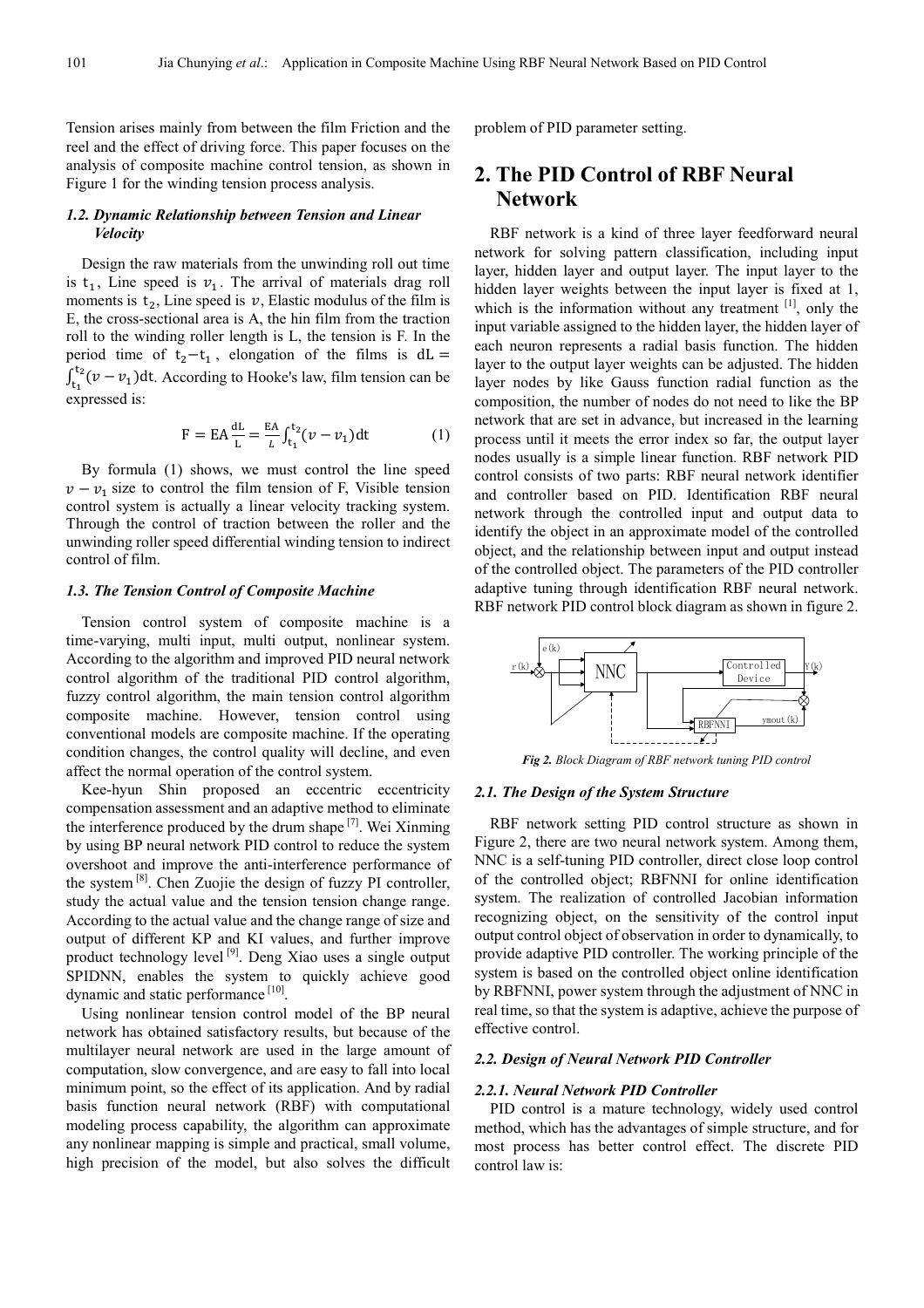$$
u(k) = K_p e(k) + K_l \sum_{j=1}^{k-1} e(i) + K_p [e(k) - e(k-1)] \tag{2}
$$

In the formula,  $u(k)$  is the value output controller on k moment;  $K_P$ ,  $K_I$ ,  $K_D$  respectively the proportion coefficient, integral coefficient and Differential coefficient; e(k) as Position and the expectation of AC servo system in current time difference in the value of the moment; e(k-1) as Position and expected the last sampling of AC servo system, the difference in the value of the moment.

By formula (3) can be obtained between the increment of control volume  $u(k-1)$  controller output the first K cycle time control of the amount of  $u(k)$  and the k-1 cycle time is:

$$
\Delta u(k) = u(k) - u(k-1) = K_P[e(k) - e(k-1)] + K_Ie(k) + K_D[e(k) - 2e(k-1)] + e(k-2)
$$
 (3)

The traditional PID control, the main problem is the parameter tuning problem, once the setting calculation of good, are fixed in the whole control process. But in the

practical system, because the system state and parameter changes, the emergence of state and parameters are the uncertainty in the process, the system is difficult to achieve the best control effect. In this paper, using two layers of linear neural network of three parameters of PID controller is adjusted online  $[2]$ . The input of the neural network is:

$$
\begin{cases}\nX_1(k) = e(k) - e(k-1) \\
X_2(k) = e(k) \\
X_3(k) = e(k) - 2e(k-1) + e(k-2)\n\end{cases}
$$
\n(4)

The performance index was defined as the NNC:

$$
E(k) = \frac{1}{2} [\theta_d(k) - \theta(k)]^2
$$
 (5)

So:

$$
K_P(k) = K_P(k-1) - \eta_1 \frac{\partial E}{\partial K_P} = K_P(k-1) - \eta_1[\theta_d(k) - \theta(k)] \cdot \frac{\partial \theta}{\partial u} \cdot \frac{\partial u}{\partial K_P} = K_P(k-1) - \eta_1[\theta_d(k) - \theta(k)] \frac{\partial \theta}{\partial u} X_1(k)
$$
 (6)

$$
K_I(k) = K_I(k-1) - \eta_2 \frac{\partial E}{\partial K_I} = K_I(k-1) - \eta_2[\theta_d(k) - \theta(k)] \frac{\partial \theta}{\partial u} X_2(k)
$$
\n
$$
\tag{7}
$$

$$
K_D(k) = K_D(k-1) - \eta_3 \frac{\partial E}{\partial K_D} = K_D(k-1) - \eta_3 [\theta_d(k) - \theta(k)] \frac{\partial \theta}{\partial u} X_3(k)
$$
\n
$$
(8)
$$

Among them,  $\eta_1$ ,  $\eta_2$ ,  $\eta_3$  is the learning rate, The  $\frac{\partial \theta}{\partial u}$  for object Jacobian information, The information can be used by RBFNN network identification.

PID controller, the control error is expressed as:

$$
error(k) = r_{in}(k) - y_{out}(k)
$$
 (13)

Neural network tuning index is:

$$
E(k) = \frac{1}{2} \operatorname{error}(k)^2 \tag{14}
$$

The control algorithm uses the incremental PID algorithm [3], *i.e.*:

$$
\Delta u(k) = k_p[error(k) - error(k-1)] + k_i[error(k)] +
$$
  

$$
k_d[error(k) - 2error(k-1) + error(k-2)]
$$
 (15)

Adjustment of  $k_p$ ,  $k_i$ ,  $k_d$  by using the gradient descent method, i.e.:

$$
\Delta k_p = -\eta \frac{\partial E}{\partial k_p} = -\eta \frac{\partial E}{\partial y_{out}} \times \frac{\partial y_{out}}{\partial \Delta u} \times \frac{\partial \Delta u}{\partial k_p} =
$$
  

$$
\eta \text{error}(k) \frac{\partial y_{out}}{\partial \Delta u} \chi(c(1)) \tag{16}
$$

$$
\Delta k_i = -\eta \frac{\partial E}{\partial k_i} = -\eta \frac{\partial E}{\partial y_{out}} \times \frac{\partial y_{out}}{\partial \Delta u} \times \frac{\partial \Delta u}{\partial k_i} =
$$
  

$$
\eta \text{error}(k) \frac{\partial y_{out}}{\partial \Delta u} \chi(c(2)) \tag{17}
$$

$$
\Delta k_d = -\eta \frac{\partial E}{\partial k_d} = -\eta \frac{\partial E}{\partial y_{out}} \times \frac{\partial y_{out}}{\partial \Delta u} \times \frac{\partial \Delta u}{\partial k_d} =
$$
  

$$
\eta error(k) \frac{\partial y_{out}}{\partial \Delta u} xc(1)
$$
 (18)

Type:  $\frac{\partial y_{out}}{\partial \Delta u}$  as the object of the Jacobian information, namely the object output sensitivity to input changes control. The sensitivity is obtained through identification of neural network, i.e.:

#### *2.3. RBF Network Identifier*

In the RBF network identifier structure,  $X = [x_1, x_2, \dots, x_n]^T$  as the input vectors of the network. Radial basis vector set  $H = [h_1, h_2, \dots, h_j, \dots, h_m]^T$  RBF network for the Gauss function, available:

$$
h_j = \exp\left(\frac{\|x - c_j\|^2}{2b_j^2}\right) (j = 1, 2, \cdots, n)
$$
 (9)

The center vector network of the first j node  $C_i =$  $[c_{j1}, c_{j2}, \cdots, c_{ji}, \cdots, c_{jm}]^T$   $i = 1, 2, \cdots, n$ . Design the base width set for vector network is:

$$
\mathbf{B} = \begin{bmatrix} \mathbf{b}_1, \mathbf{b}_2, \cdots, \mathbf{b}_j, \cdots, \mathbf{b}_m \end{bmatrix}^T
$$
 (10)

In the formula:  $b_i$  as the width parameter for node J, and a number greater than 0. The weight vector network is:

$$
\mathbf{W} = \begin{bmatrix} \mathbf{w}_1, \mathbf{w}_2, \cdots, \mathbf{w}_j, \cdots, \mathbf{w}_m \end{bmatrix}^T \tag{11}
$$

The output for the identification network is:

$$
y_{mout}(k) = w_1 h_1 + w_2 h_2 + \dots + w_m h_m \tag{12}
$$

In the neural network algorithm composite machine tension control, the control precision demand is not high, not precise part can be modified by adjusting the weight of the network parameters and. The tension of PID controller, the incremental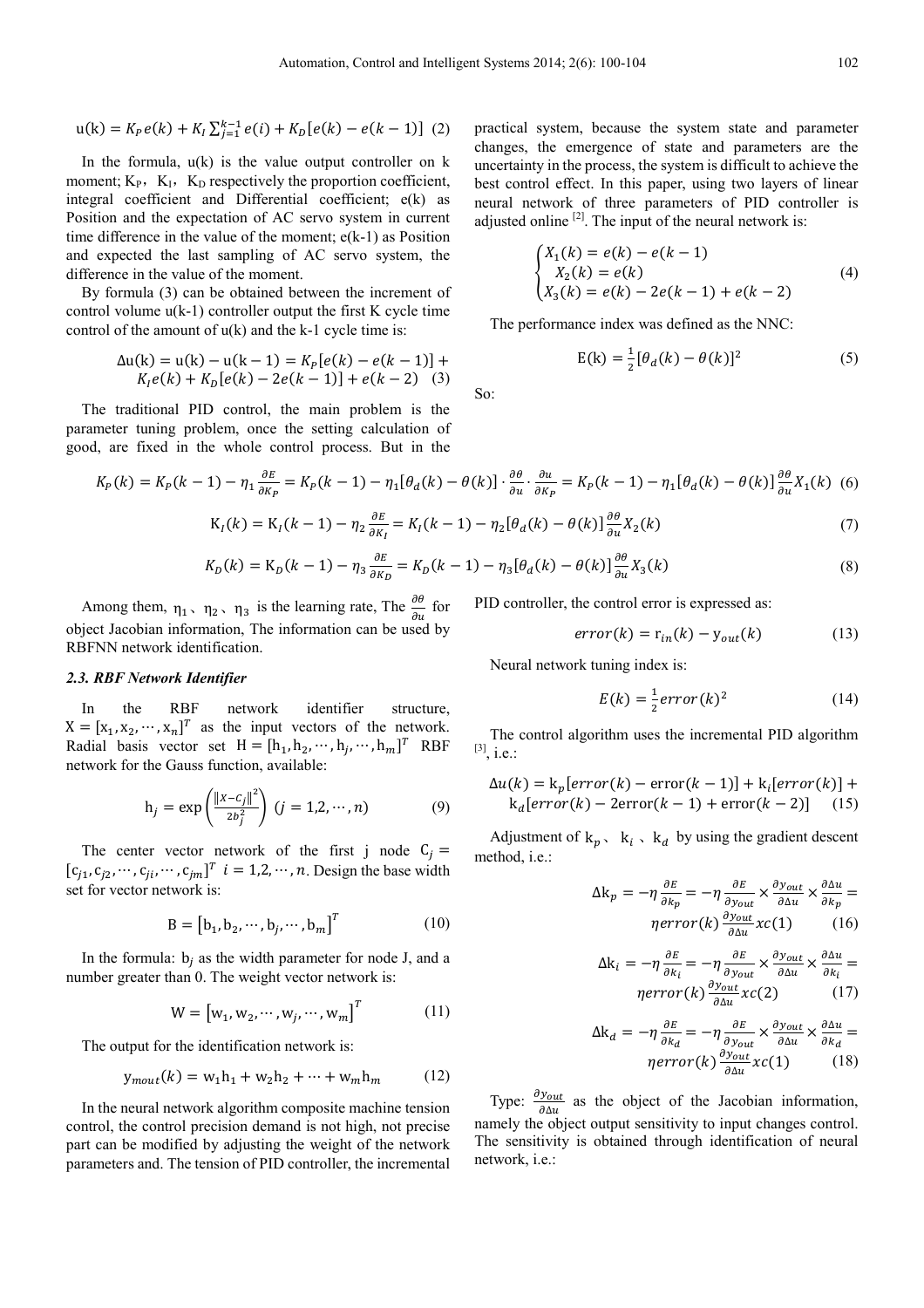$$
\frac{\partial y_{out}}{\partial \Delta u} \approx \frac{\partial y_{mout}}{\partial \Delta u} = \sum_{j=1}^{m} w_j h_j \frac{c_{ji} - \Delta u(k)}{b_j^2}
$$
(19)

### **3. Tension Control Model and Simulation**

#### *3.1. The Establishment of tension Control Model*

In the tension of composite machine control, RBF neural network define  $n=3$ ,  $m=6$ ; Input instruction signals, namely cutting machine winding tension set value  $r_{in}$ =1(Equivalent to the field winding tension of 150 N); Define the field winding tension of 150 N); Define  $\Delta u(k)$ ,  $y_{out}(k)$  and  $y_{out}(k) - y_{mouth}(k)$  as the input of RBF network identification, among them:  $\Delta u(k)$  is PID increment,  $y_{out}(k)$  as the value of cutting machine at the moment the actual output tension.  $y_{out}(k) - y_{mouth}(k)$  Is the difference for cutting machine at the moment the actual output tension and RBF neural network to identify the output tension. To define the network center vector for  $C_j = [0, 0, \dots, 0, \dots, 0]^T_n$ , Base width vector network for  $B = [0,0,\dots,0,\dots,0]_m^T$ , According to the definition of  $\eta = 3.5$  experience learning rate, the momentum factor  $\alpha = 0.05$ . This paper selects salivation mathematic model of tension control system is:

$$
y_{out}(k) = \frac{-0.2y_{out}(k-1) + u(k-1)}{1 + y_{out}(k-1)^2}
$$
 (20)

To construct the simulation model of the system Using field data to train the RBF neural network controller. Firstly normalized sample data, in the tension control model design. In order to put the 100 groups of measured unreeling constant tension  $T = \begin{bmatrix} 150.00 & 149.90 & 149.80 & 148.90 & 150.00 & \cdots \\ 149.90 & 150.00 & 149.90 & 149.80 & 149.90 \end{bmatrix}$ are mapped to [0,1], select one of the 80 sets of data as training data, and the remaining 20 groups stay on neural network controller test. In this paper, set the data of the minimum value is set to -1 (The number of selected is based on the tension set value is 1), Set the data of the middle value is set to 0. Thus, the measured normalized data can fall in the interval  $[0, 1]$ , get the normalized data after T= $[1.00 0.99 0.98$ 0.99 1.00⋯0.99 1.00 0.99 0.98 0.99]. And then to build a RBF network using radial basis function, which can match with the known sample points. Radial basis function neural network has two layers, that is the hidden layer radial basis neurons and the output layer of linear neurons.

Design radial basis transfer function for the hidden layer of:

$$
\alpha = \text{radbas}(P) \tag{21}
$$

Each neuron in the hidden layer weights and the thresholds of the center position vector of radial basis function  $C_i =$  $[c_{j1}, c_{j2}, \cdots, c_{ji}, \cdots, c_{jm}]^T$  and based wide vector  $B =$  $\begin{bmatrix} b_1, b_2, \cdots, b_j, \cdots, b_m \end{bmatrix}^T$  corresponding to the specified. Every linear output neurons by weighting these radial basis function and composition. As long as each layer has the correct weights and thresholds, and have enough neurons in hidden layer, function as radial basis function networks to any arbitrary accuracy to approximate arbitrary. The completion of the training of the network in the learning process of neural network set up, in order to achieve the goal of error, the

sample point parameter approximation function reaches the target parameter requirements.

#### *3.2. The Simulation Results of Tension Control*

According to the above are derived by the RBF neural network controller and model identification learning algorithm, using Matlab simulation. The sampling period  $t_s = 0.001$  s. The RBF tuning of PID after the output response as shown in Figure 3, figure  $y_{\text{out}}$  for cutting machine at the moment the actual output tension value, and the tension of the given  $r_{in}$  as desired value.



*Fig 3. PID output response curves* 

As you can see from Figure 3, the RBF identification system identification RBF neural network controller has fast response speed, can play fast tracking effect model identification online.

This paper did simulation results were obtained in the absence of any field interference situations, therefore, the stability of the system and this is a scene with no comparable. After the PID tuning output tension curve, the output curve is better in overshoot, adjust time characteristics still than the actual site setup PID more.

As shown in Figure 4 for The traditional PID control curves, these curves reflect the convergence speed is slow. Robustness is not good, we can see that the superiority of RBF neural network PID control.



*Fig 4. Traditional PID control curves*